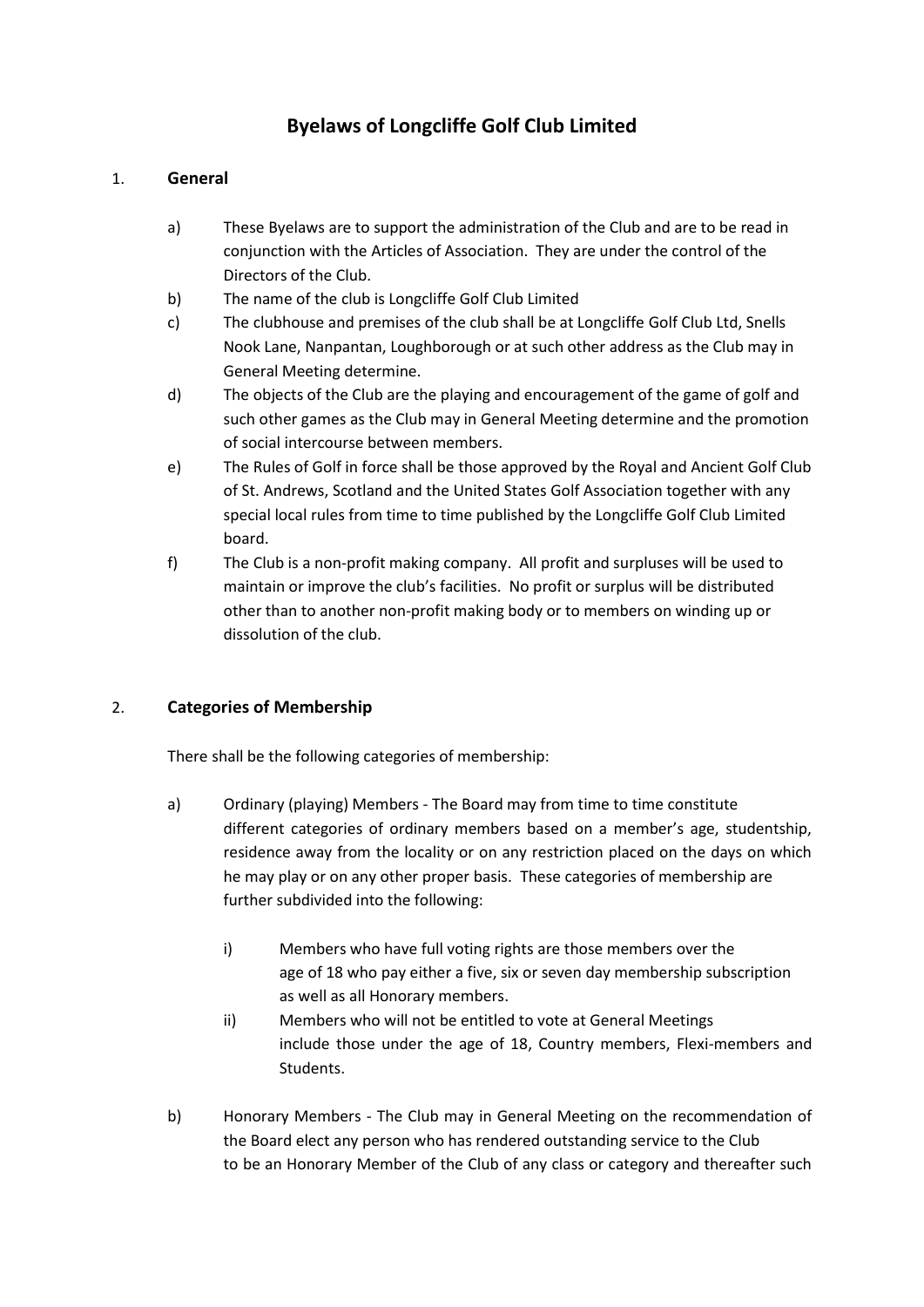person subject to Rule 8 (Disciplinary) during his life shall be a member of the Club of that class or category without payment of any subscriptions or fees. Honorary members will be entitled to vote.

- c) Temporary Members The Board may elect persons temporarily residing in the district for any period not exceeding three months subject to payment in advance of a subscription determined by the Board. A temporary member shall not, without the authority of the Board, introduce any visitor or take part in any competition and shall not have any vote at any General Meeting.
- d) Non-playing Members Ordinary members of the Club wishing to enjoy the privileges of membership except that of playing golf may transfer to non-playing membership. Such members shall have no vote at any General Meeting.
- e) Selective House Members Persons, not having been Ordinary members, desiring to use the facilities of the Club House may apply for Selective House Membership and on election shall have the privileges of membership except that of playing golf. They shall have no vote at any General Meeting.

#### 3. **Subscriptions**

The subscriptions for the categories of membership shall be fixed at a Special General Meeting and in accordance with the Articles of Association (except those fixed by the Directors under Section 2 of these Byelaws). A simple majority of the members voting is required and any rate then or thereafter determined shall continue until it has been changed in like manner.

If at a General Meeting the recommendations for subscriptions for the following year are not approved then the subscriptions for the previous year shall carry forward until such time as they are changed by a vote at a General Meeting. The due date for payment of subscriptions will remain the same.

Details regarding the payment of subscriptions are contained in the Membership and Subscriptions Policy which has been approved by the Directors.

#### 4. **Entrance Fee**

The Entrance Fee, which may be different for any class or category of member, shall be such sum as shall from time to time be determined by the Board who may at their discretion vary or remit the sum in any particular case or allow its payment to be spread over a period or suspend the requirement for a stated period. If a person who was a former member is reelected to membership, no additional Entrance Fee will be payable.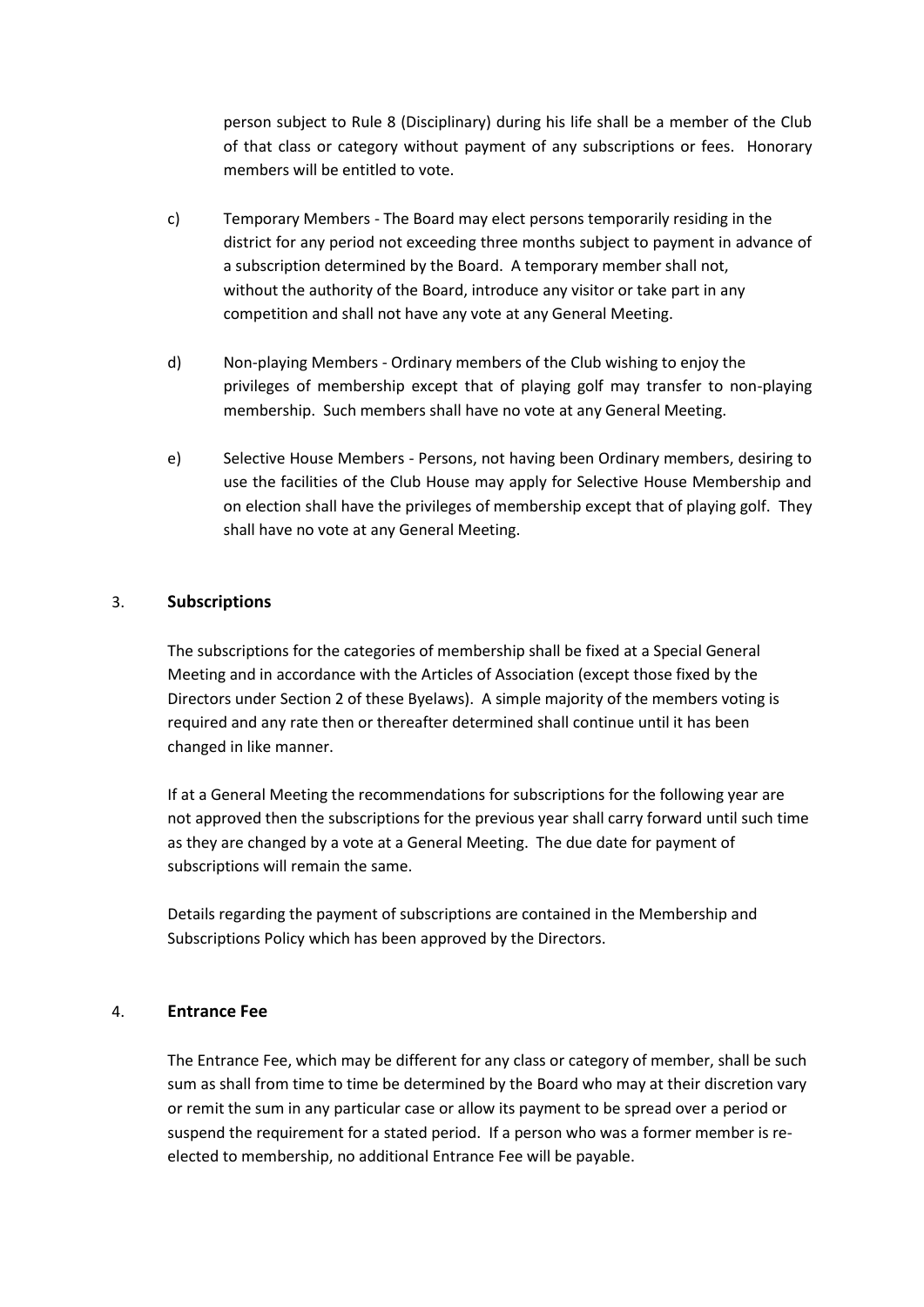### 5. **Election of Members**

#### a) Proposer and Seconder

Each candidate for membership should complete an application form and must be proposed by one ordinary member of not less than three years standing as a member and who is not less than twenty-one years of age and seconded by another ordinary member of like standing and age. Should a candidate wish to make application without having a proposer or seconder, a letter of recommendation from a previous golf club may be considered.

#### b) Notice of Application

The name, address and description of each candidate and the class or category of his intended membership together with the names of the proposer and seconder shall be filed or recorded by the Secretary and shall be posted in the form of a notice on the Club Notice Boards at least ten days before the meeting of the Captain's Committee at which it is to be considered. Such notice shall state the date of the meeting and that if any member of the Club so desires he may before that date lodge in writing to the Secretary an objection to the candidate's election.

#### c) Election to Membership

Election shall be by the Board on the recommendation of the Captain's Committee to whom at each meeting shall be submitted the names of candidates then available for election together with any written objection. The recommendation of each candidate shall be subject to ballot by the Board and no candidate shall be elected unless at least three-fourths of the votes cast on his election are cast in his favour.

# d) Access to membership

The Board may from time to time resolve that any class or category of members is for the time being closed and may thereafter resolve that it is open. Every such resolution shall be posted on the Notice Boards in the Club House. Whilst any class or category of member remains closed the proposal for the election of any candidate thereto shall be held in abeyance until such time as that category is declared open.

# e) Admission to membership

After a new member has been elected, the Secretary shall give him notice of his election, send him a copy of the Articles and Byelaws of the Club, and request him to submit his subscription and entrance fee, if any, within twenty-eight days. Upon his paying the same within the time he shall then be admitted to membership, but if he fails to do so his election as a member shall be void.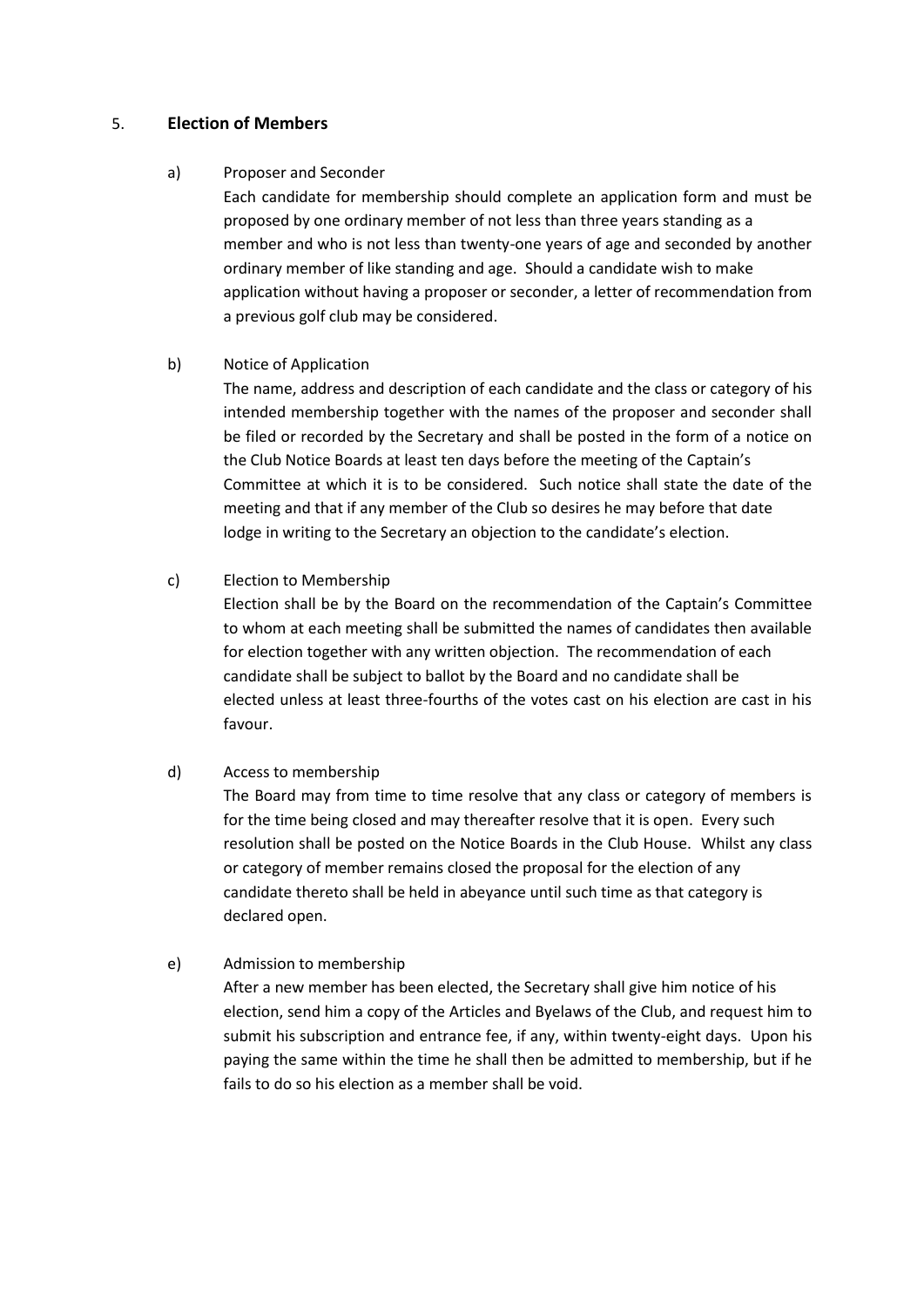#### 6. **Register of Members**

The Secretary shall maintain a Register of the names and addresses of all members. If a member changes his address he shall notify the Secretary in writing of such and the Register shall be amended accordingly. Any notice sent by post to a member addressed to him at his registered address shall be deemed to have been received by him on the day when in the ordinary course of post it would have reached its destination.

# 7. **Election of Presidents, Captains and Vice-Captains**

The election of the honorary officers of the club shall be subject to the procedure laid out in Section 23 of the club's Articles of Association. For Lady Members only, there shall be an Annual Meeting of the Lady members of the Club to nominate their candidates for Ladies' Captain and Ladies' Vice-Captain. Such nominations shall be submitted to the Board of Directors for ratification and given to the Secretary not less than seven days before the date of the Annual General Meeting at which the election is to be held and forthwith posted on the Club Notice Boards and remain there until that meeting.

The elected honorary officers of the club shall come together and form the Captains' Committee together with one nominated Director from the Board. This committee shall assume the responsibility for membership selection, disciplinary matters and any other such responsibility as deemed appropriate by the board. They shall meet regularly as determined by the needs of the club and require at least two members to be present to be quorate.

For Captains and Presidents undertaking their duties after the date of the Annual General Meeting in December 2022, they will be provided with and will be required to wear on official occasions jackets of the following colours; Mens' Captain will be green, Ladies' Captain will be Navy Blue and the President will be Burgundy. For any jackets provided to / purchased by Captains or Presidents prior to the December 2022 AGM, the provided / purchased jacket colour is acceptable.

# 8. **Disciplinary Procedure**

It is the responsibility of Club members to report immediately any improper conduct or offensive behaviour to the Club Secretary. The Directors of the Club, or any body or committee approved by them, will undertake to investigate any such allegation promptly and recommend actions to be taken based on the findings of that investigation. These actions, which the Directors may take, could lead to the suspension or termination of membership, depending on the conclusion of the investigatory process.

The full process is contained in the Disciplinary Procedures Policy which has been approved by the Directors.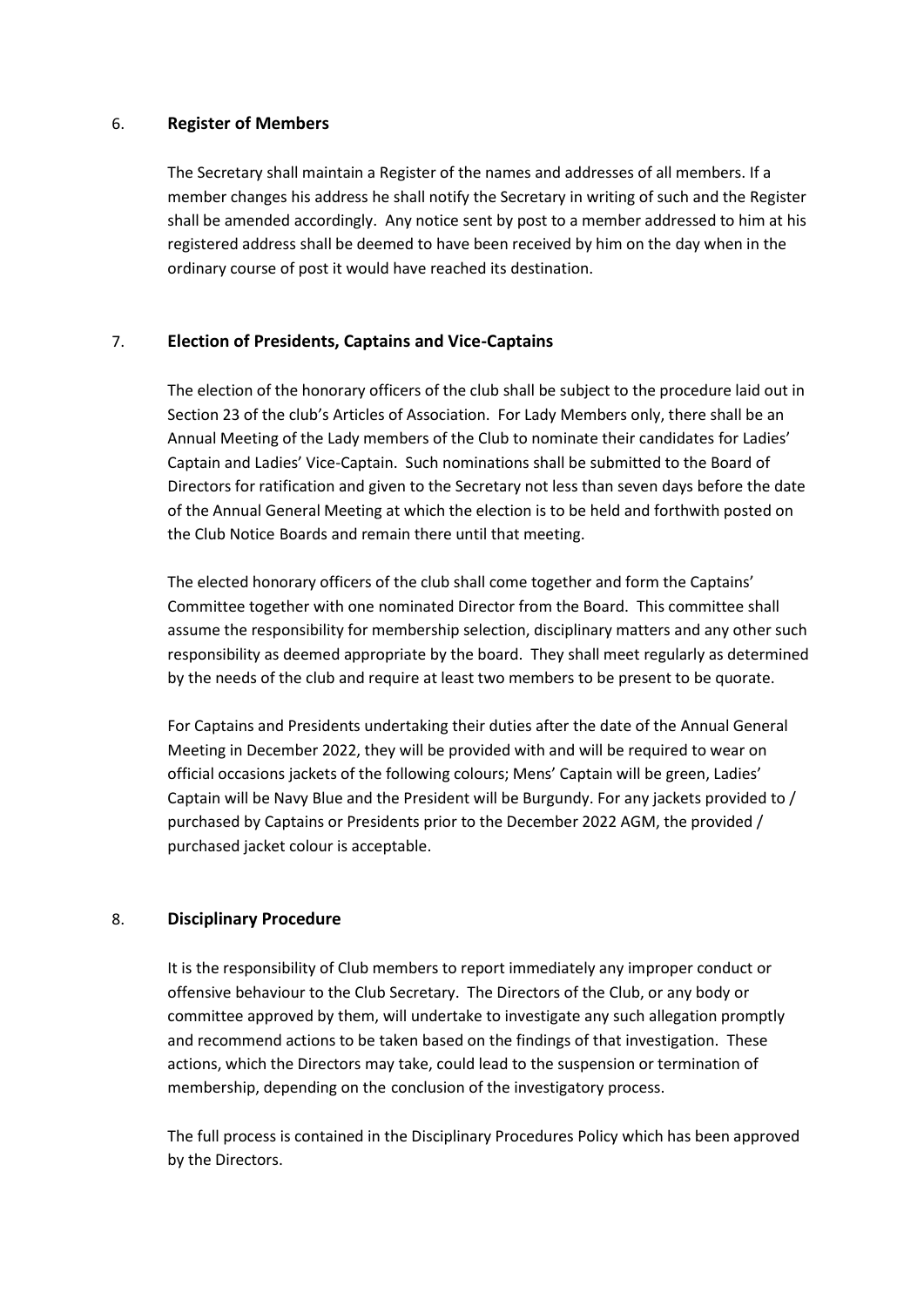### 9. **Visitors**

- a) Every member shall be allowed to introduce visitors subject to such regulations as shall be made from time to time by the Board and every such visitor shall be considered the guest of and be accompanied by the member introducing him.
- b) No person shall be introduced by a member as a visitor into the Club who shall have resigned or ultimately been expelled from membership as a result of a disciplinary process or whose conduct or presence in the Club premises shall be considered by the Board objectionable or prejudicial to the interests of the Club.
- c) Subject to any restrictions which may from time to time be imposed by the Board, the following persons shall be entitled to admission to the Clubhouse and purchase intoxicating liquor for consumption on and off the premises:
	- i) Members of the Club and their guests.
	- ii) Employees of the Club and their guests.
	- iii) Visiting golfers and their guests.
	- iv) Persons taking meals at the Club premises.
	- v) Persons attending any function at the Club premises in whatever capacity.

# 10. **Complaints**

All complaints shall be made in writing to the Secretary who, if he is unable to deal with them, shall submit them to the Board whose decision shall be final. In no circumstances shall any employee of the Club be reprimanded directly by a member.

# 11. **Exclusion of Liability**

Neither the Club nor any Board Director thereof shall be liable to any member or the guest of any member or any visitor for any loss or damage to any property occurring from whatever cause in or about the Club, the Course and premises nor for any injury sustained by any member, guest or visitor whilst on or entering or leaving the same. A notice to this effect shall at all times be displayed in a prominent position on the Club premises.

unless it is carried by a majority of 75% of the eligible vote by the members voting thereon by ballot.

# 12. **Amendment of Byelaws and Articles of Association**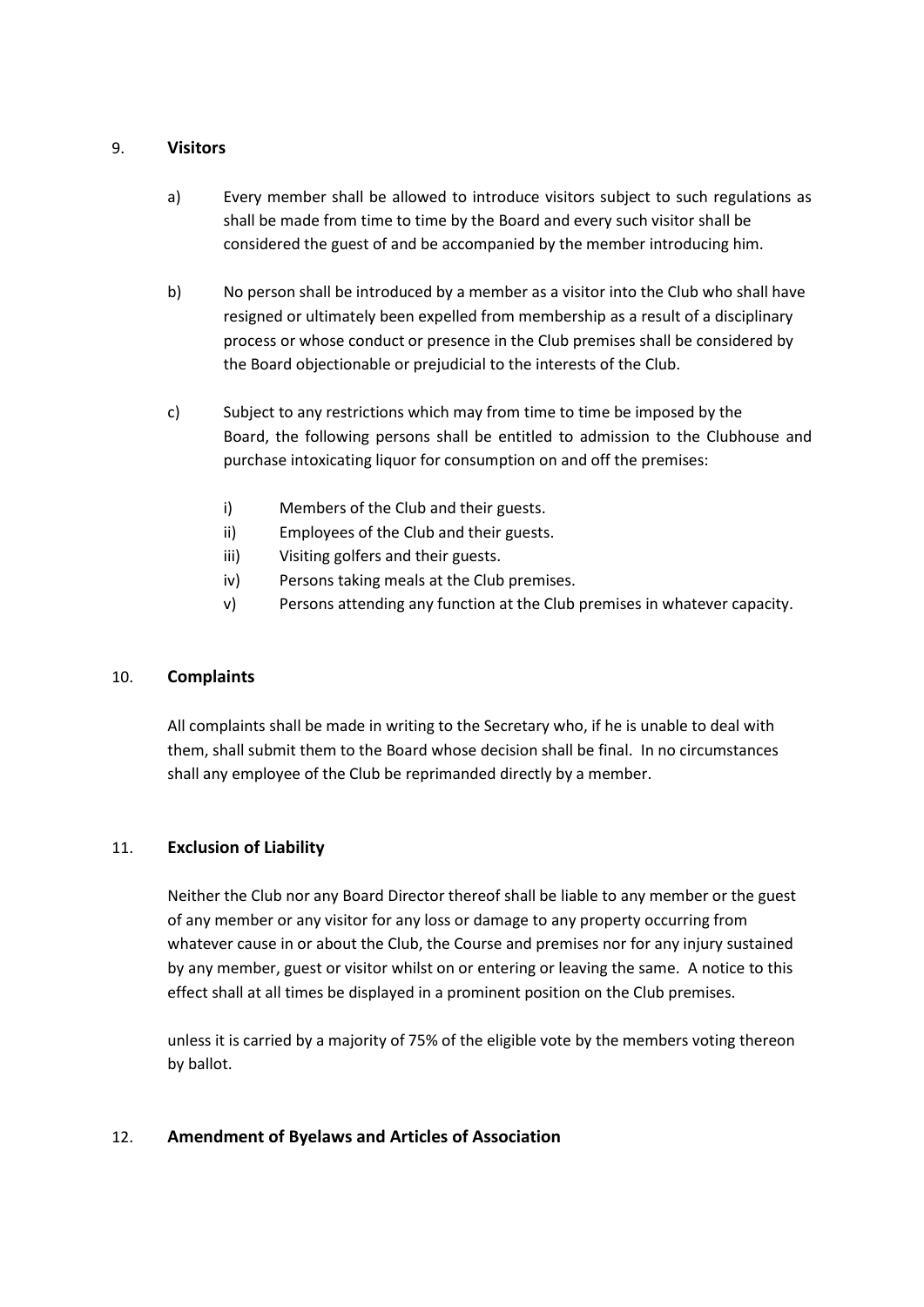These Byelaws may be added to, repealed, or amended by the Directors if they consider it necessary or expedient or convenient for the proper conduct and management of the Company. The exception to this is changes to subscriptions (Clause 3) which does require an ordinary resolution putting to the members and a simple majority to be approved. Changes to the Articles of Association may be amended by resolution at any Annual or Special General Meeting provided that at such meeting there are present a quorum of fifteen members entitled to vote and that no such resolution shall be deemed to have been passed unless it is carried by a majority of 75% of the eligible vote by the members voting thereon by ballot.

#### 13. **Animals**

No dogs or other animals shall be brought into the Club House or taken on the Course with the exception of Registered Guide Dogs and the like.

#### 14. **Code of Conduct**

This Code of Conduct is designed in the light of experience to enhance the values of our club and to ensure that all members and their guests enjoy the game of golf in a pleasant and friendly environment. It is expected that LGC members will positively and continually support this Code of Conduct at all times and in all contexts, including meetings, events and in dealing with Staff and Club Members.

All Club Members, Staff and Visitors have the right to be treated with dignity and respect at all times. Longcliffe Golf Club deplores all forms of bullying or harassment and inappropriate behaviour towards, and by, Club Members, Employees and Visitors. In particular, we do not condone nor accept any form of bullying or harassment and particularly on account of gender, religion, race, age, sexual orientation or disability.

The following guidelines are intended to provide Members and non-members with a common sense approach to conducting themselves while using club facilities.

On the course:

- Dress code on the course should comply with the Club Dress Code Policy.
- The club has adopted and endorses the principles of Ready Golf.
- Play should be prompt, timely and continuous without delay.
- Play should be with regard to the safety of others.
- Do not play until the game in front is out of range.
- Players searching for a ball should signal the game behind to play through as soon as it becomes apparent that the ball will not be easily found.
- Before leaving a bunker, players should carefully rake the surface filling in holes.
- All divots must be carefully replaced.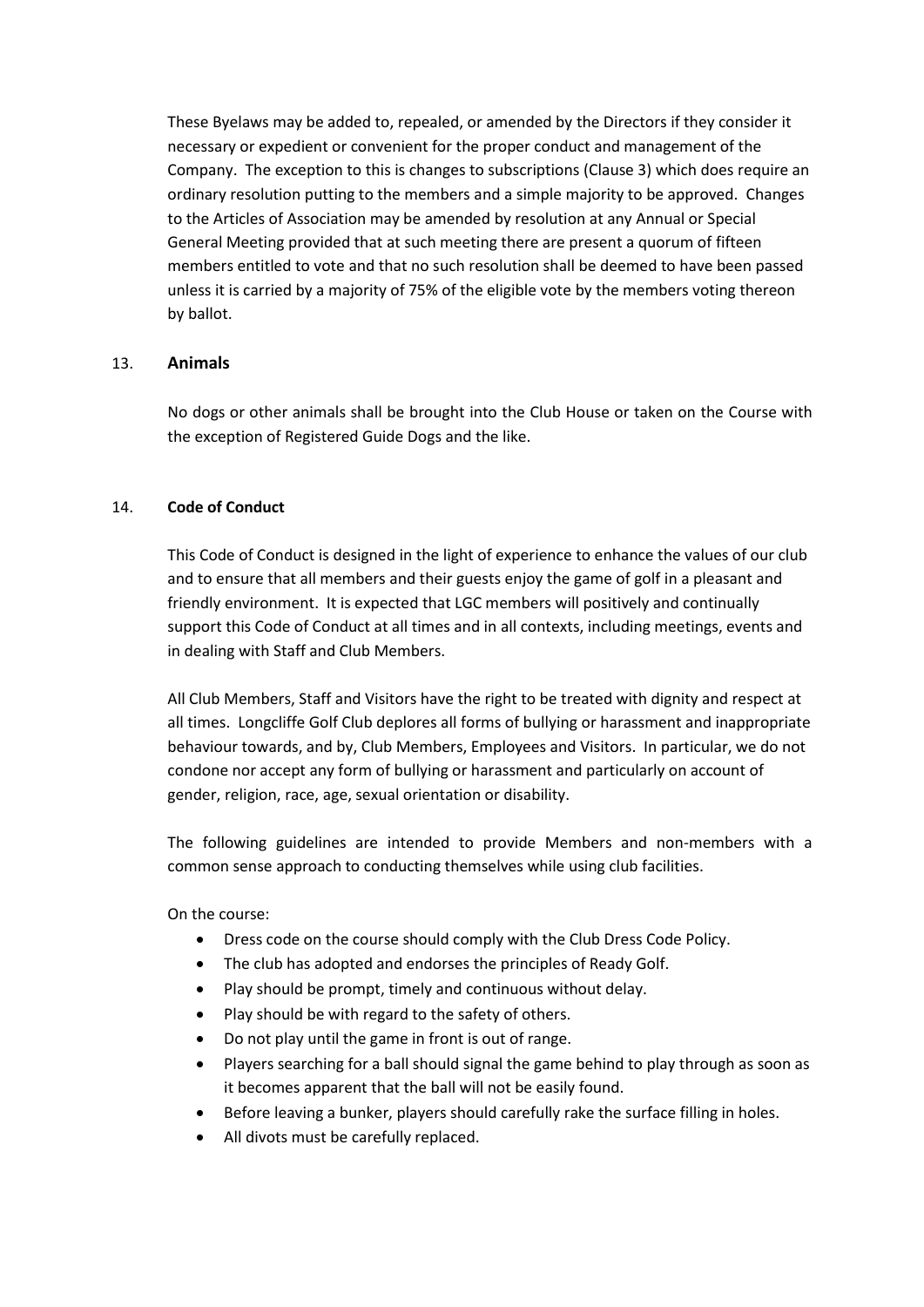- Any damage to the putting green made by a ball or the player should be carefully repaired.
- When play at a hole is complete players should immediately leave the green.
- A single player has equal standing on the course.
- If a match fails to keep its place on the course and loses more than one clear hole on the game in front it should allow the game following to play through.
- As a courtesy, competition games should be allowed to play through.

In the clubhouse:

- Members are responsible for their visitors conduct.
- Golf equipment and footwear must not be taken into the clubhouse.
- Members may not reprimand any employee of the club. All complaints should be made in writing to the Club Secretary.
- The club's dress code should be adhered to in the clubhouse (see Club Dress Code Policy).

#### 15. **Course Presentation**

The Club's Board of Directors together with the Greens Staff has produced a Course Policy Document which is available via the Members Hub. The purpose of this document is to set out all matters relating to golf course preparation and maintenance including the wider golfing environment. The document is intended to ensure that a clear and consistent maintenance and development strategy is implemented for the long term benefits of the golf course.

#### 16. **Competitions and Handicapping**

The administration of Club competitions and handicapping is the responsibility of the Director of Golf Operations and which is managed via a Competitions and Handicaps subcommittee. Over the years, considerable effort has gone in to the development of the "Mens' Competition and Handicaps Guidance Policy" which is a working document and is owned by the sub-committee. Careful consideration should be made before any changes are made to this document as it provides guidance to both the present and future subcommittees. Similarly, both the Ladies and Seniors sections have developed their own guidance policies which broadly align with the above but do contain some differences which reflect their individual circumstances.

Reference: **Men's Competitions and Handicaps Guidance Policy** document.